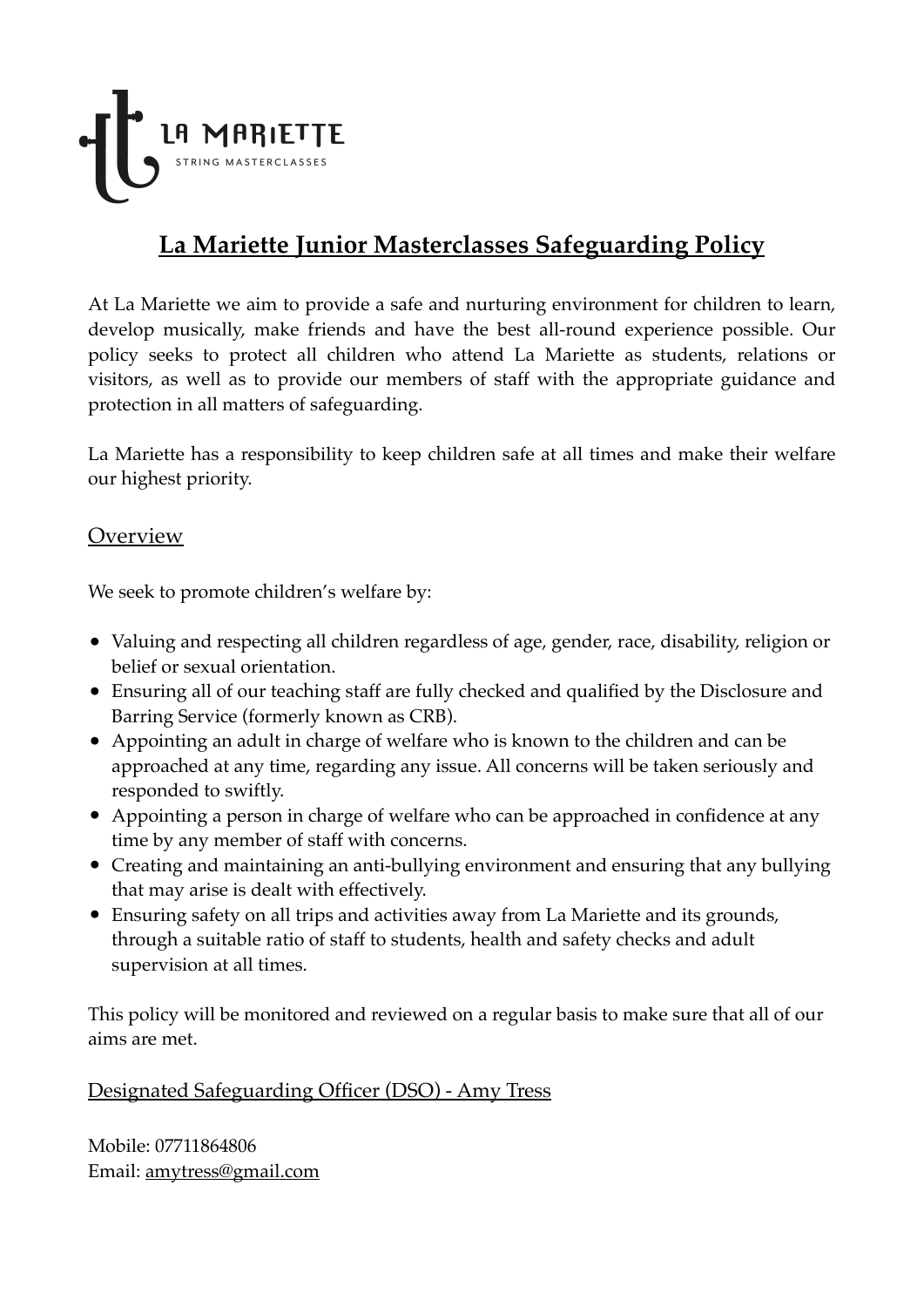#### Code of conduct for staff at La Mariette

All staff at La Mariette are expected to read and adhere to the following code of conduct, in order to promote the safety and welfare of staff and students at all times.

- La Mariette is a place of nurturing and growth for children, and to this end all children should be listened to, respected, encouraged and supported. At no time shall any child be treated differently due to age, gender, race, disability, religion or belief or sexual orientation.
- La Mariette is a small, family orientated course where staff and students live and work in close quarters. Staff should make every possible effort to ensure that they are not in a situation where they are vulnerable to their actions being misinterpreted.
- When teaching one to one staff must ensure a window is visible and uncovered (eg. curtains not pulled across) or door open at all times. Staff should try where possible not to place themselves between the student and the exit to the room.
- Staff should try to avoid being alone with a student in situations other than one to one lessons. Where this is necessary, they should try to move the conversation to a public place and/or ensure a window or door is open.
- Staff should exercise careful judgement in making physical contact with students, only doing so when absolutely necessary for eg. teaching purposes or providing comfort to younger children; the latter should be in the presence of others.
- Staff should never leave the grounds by car or any other means with one child alone, other than in exceptional circumstances and with full knowledge and permission or the course director and/or the parents/guardians.
- Staff must not give away personal contact details to any student or engage in contact via social media, WhatsApp or similar.
- Staff must avoid using inappropriate language or making suggestive comments that could be misinterpreted. Shouting and bullying language is unacceptable in any circumstance.

## Definitions of Abuse

Abuse involves maltreatment of a child. The definition of child abuse is wide in order to cover all forms of cruelty that children may endure in their lives. Somebody may abuse or neglect a child by inflicting harm or by failing to act to prevent harm. Children may be abused in a family or in an institutional or community setting by those known to them or, more rarely, by others. Abuse can happen wholly online or technology may be used to facilitate offline abuse. They may be abused by an adult or adults or by another child or children. Abuse can take four main forms:

- physical abuse
- emotional abuse
- sexual abuse
- neglect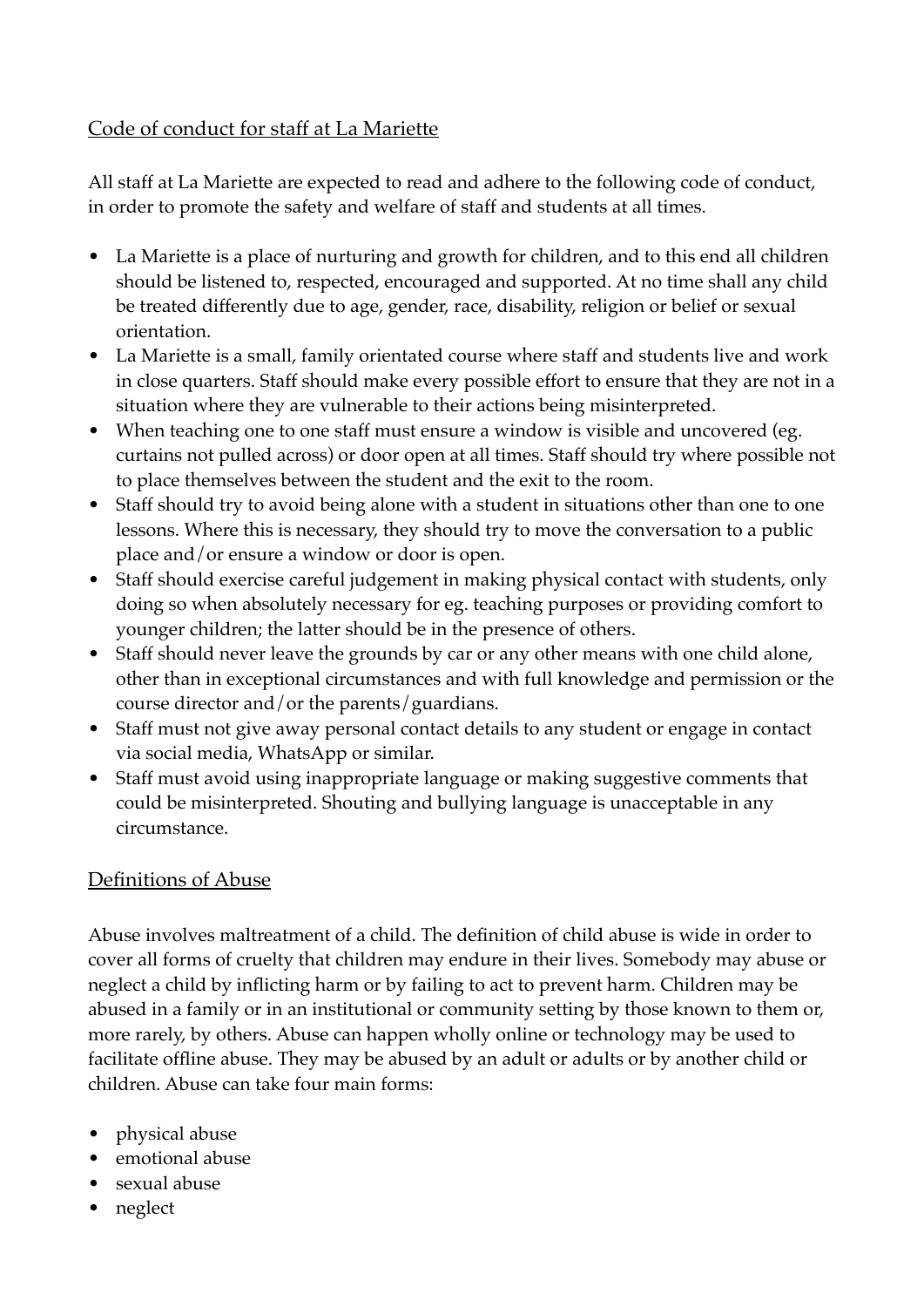#### Procedure for reporting concerns

A member of staff may become concerned for many reasons, most likely from the following:

- A disclosure from a child
- Physical evidence of harm to a child
- Unusual behaviour by a child
- Actions or behaviours of another member of staff
- A disclosure from another member of staff

Allegations may be made about, but are not limited to:

- An adult or child outside of the La Mariette course
- A member of staff at La Mariette
- A child at La Mariette

Concerns about a child or member of staff should be reported immediately to the DSO, by telephone or in person. Concerns should be confirmed in writing as soon as possible.

The DSO will make a decision as to the next steps, firstly whether the relevant child or member of staff should be removed immediately from the situation, taking into consideration the nature of the complaint and risk of more harm in the immediate future. The DSO will decide whether to report the concern to the relevant authorities; if a decision is taken that this is not necessary then a full written record of the matter should be kept.

The DSO will keep parents/guardians informed as appropriate.

## Responding appropriately to a child making an allegation of abuse

- Stay calm
- Listen carefully to what the child says, without asking leading questions
- Explain clearly at the earliest opportunity that you will need to share the information with relevant others and do not give the impression that this will remain a secret
- Reassure the child that they are doing the right thing by telling you about it
- Explain what will happen next, and who you will tell
- As soon as possible, write down the information you have heard, with names and dates, using the child's own wording where possible. The DSP will provide you with a form for filling in this information, which can also be found at the bottom of this document.
- After you have made the report, the DSO and child protection agencies will decide whether abuse has occurred and what action to take. Remember that it is not your responsibility to decide this.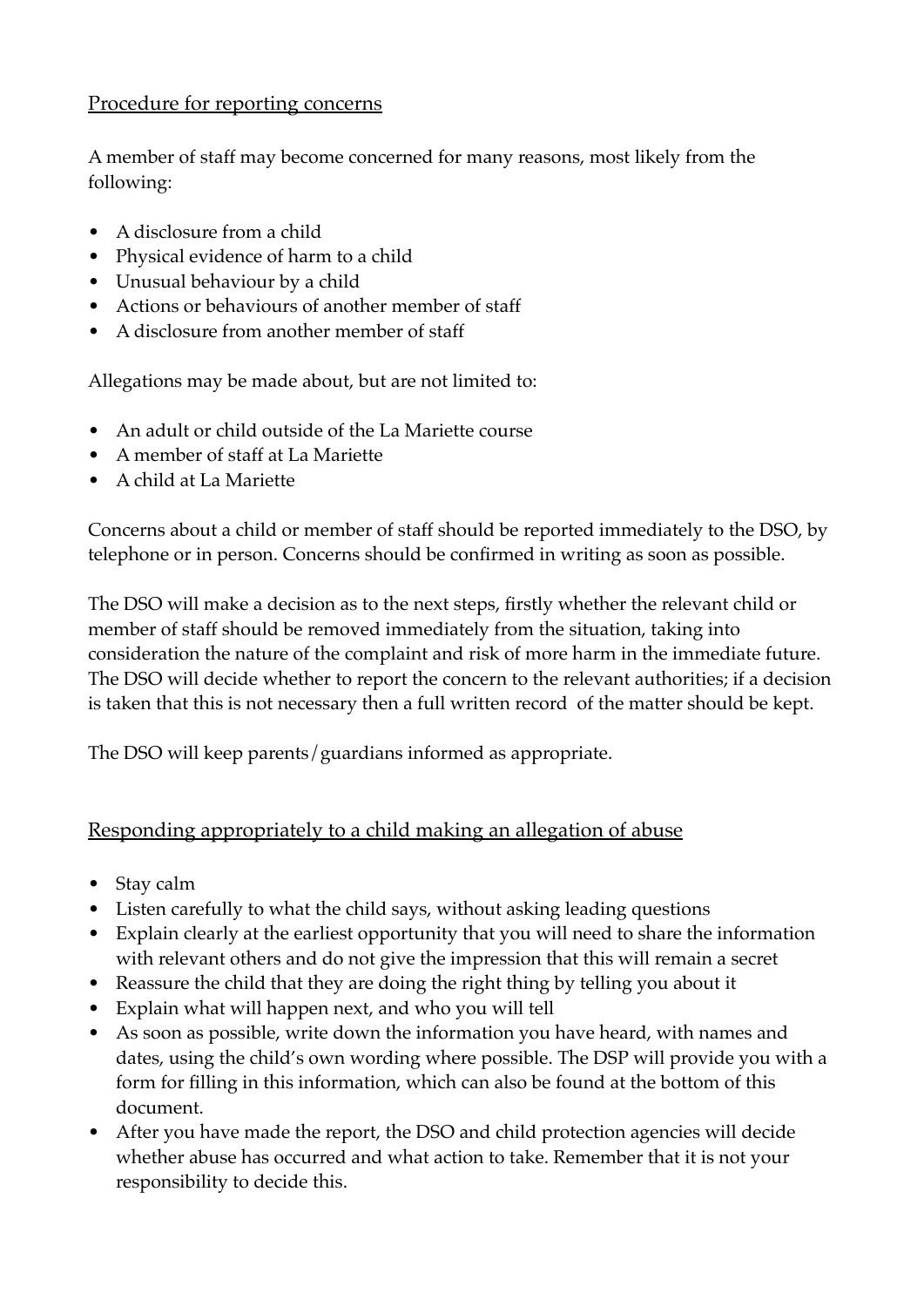#### Anti-bullying policy

La Mariette is completely opposed to bullying and will not tolerate it. La Mariette is a safe space for children and adults to work together in a nurturing and caring environment, free from fear or intimidation. Anyone who experiences bullying behaviour has the right to be listened to, and any reported incident taken seriously with appropriate action.

#### **What is bullying?**

Bullying is an act of aggression, causing embarrassment, pain or discomfort to someone. It can take a number of forms; physical, verbal, making gestures, extortion and exclusion. It is an abuse of power. It can be planned and organised, or it may unintentional. It may be perpetrated by individuals or by groups of students.

#### **What is the responsibility of staff at La Mariette?**

We expect our staff to:

- Nurture our students' self-esteem, self-respect and respect for others
- Demonstrate by example the high standards of personal and social behaviour we expect of our students
- Be alert to signs of distress and other possible indications of bullying
- Listen to children who have been bullied, take what they say seriously and act immediately to support and protect them
- Report suspected cases of bullying to the DSO
- Follow up any complaint by a parent about bullying, and report back promptly and fully on the action which has been taken

#### **What is the responsibility of students at La Mariette?**

- Refrain from becoming involved in any kind of bullying, even at the risk of incurring temporary unpopularity
- Intervene to protect any student who is being bullied, unless it is unsafe to do so
- Report to a member of staff any witnessed or suspected instances of bullying without delay

## **What is the correct procedure for dealing with bullying?**

- Keep a record of any reported incident and report it to the DSO
- Investigate the circumstances of the incident and where appropriate contact parents/ carers of all students concerned
- Give feedback to those concerned
- Consider further steps the possibility of expulsion from La Mariette and/or contacting police.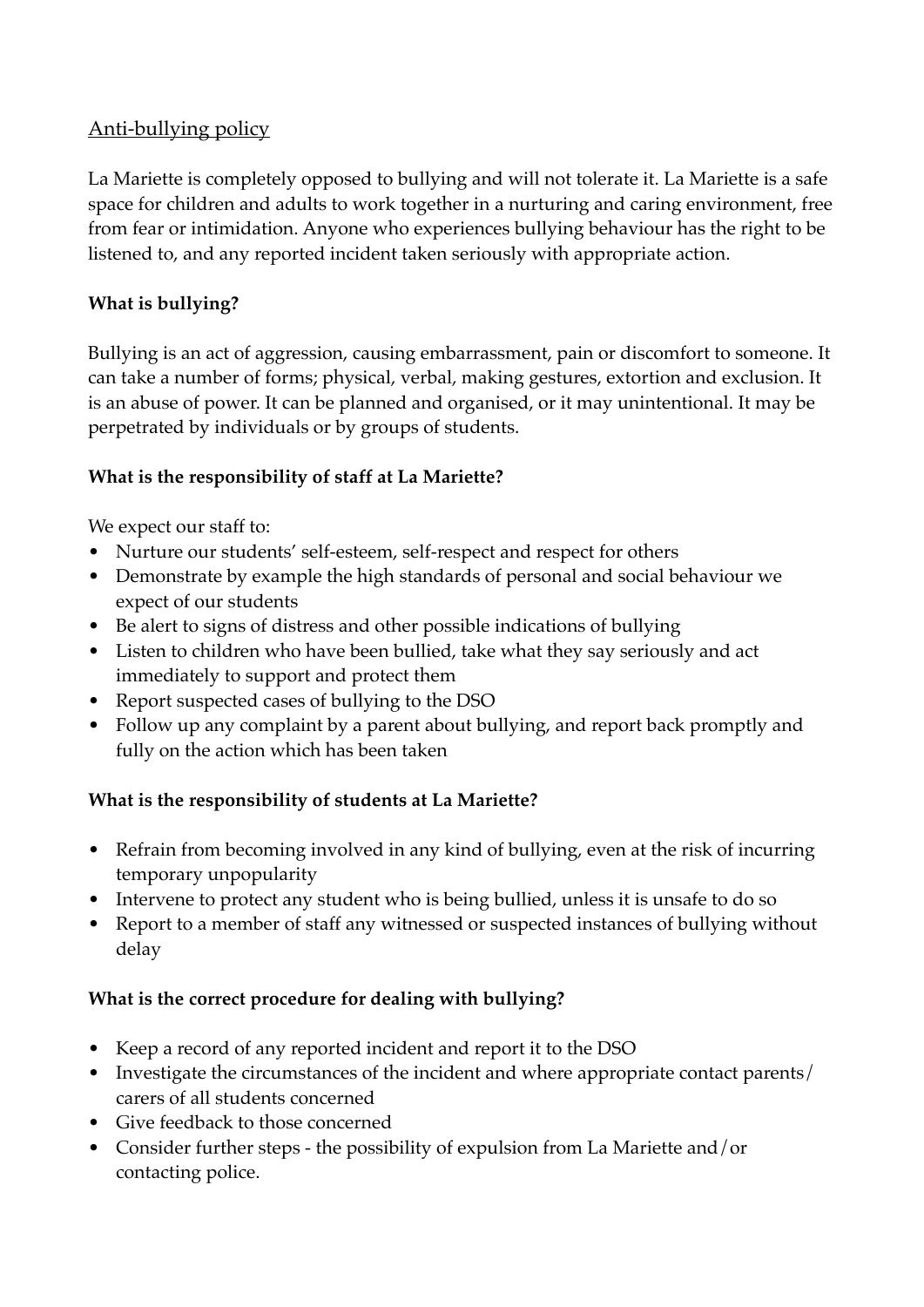

# Child Protection Incident Form

This form should be completed as fully as possible and as soon as possible after a concern is raised with you. The information on this form should be passed to the DSO as soon as possible.

Your name:

Your position:

Child's name:

Parents/guardians' name:

Child's date of birth:

Date and time of incident:

What prompted you to become concerned about the child (please include specifics where possible eg, date, time, names):

If an allegation has been made directly by the child, please state exactly what the child said and what you said (continue on a separate sheet if necessary):

Any other relevant information or observations:

Is anyone else aware of this information at the current time?

Signed………………………………………………………………………Date.............................